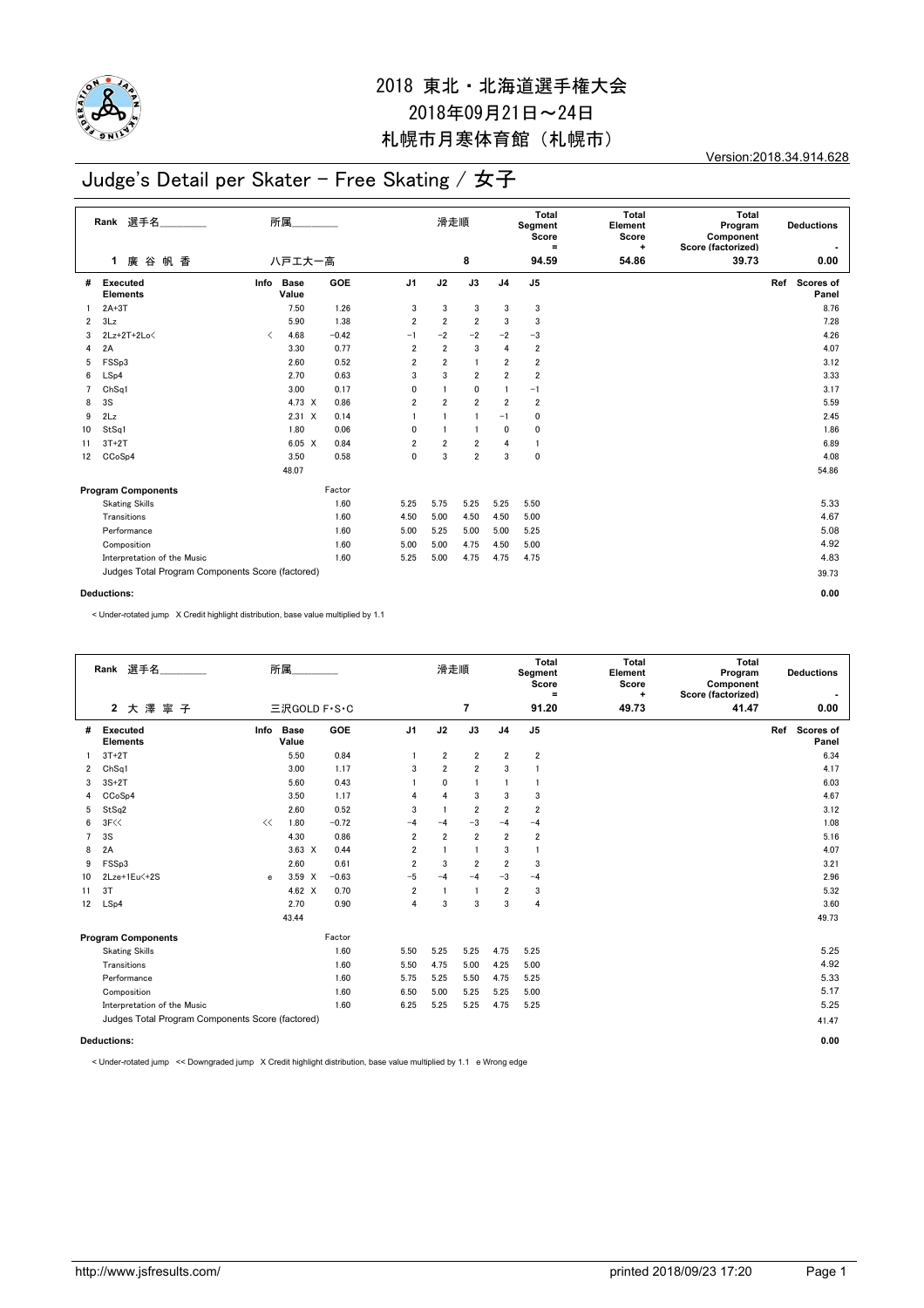

Version:2018.34.914.628

### Judge's Detail per Skater - Free Skating / 女子

|                                                  | Rank 選手名<br>三善<br>友奈<br>3   | 所属<br>ROYCE'F S . C                      |                      |            |                | 滑走順<br>6       |                |                | Total<br>Segment<br>Score<br>$=$<br>80.43 | <b>Total</b><br>Element<br>Score<br>$\ddot{}$<br>40.69 | Total<br>Program<br>Component<br>Score (factorized)<br>39.74 |     | <b>Deductions</b><br>0.00 |
|--------------------------------------------------|-----------------------------|------------------------------------------|----------------------|------------|----------------|----------------|----------------|----------------|-------------------------------------------|--------------------------------------------------------|--------------------------------------------------------------|-----|---------------------------|
|                                                  |                             |                                          |                      |            |                |                |                |                |                                           |                                                        |                                                              |     |                           |
| #                                                | Executed<br><b>Elements</b> | Info                                     | <b>Base</b><br>Value | <b>GOE</b> | J <sub>1</sub> | J2             | J3             | J <sub>4</sub> | J5                                        |                                                        |                                                              | Ref | <b>Scores of</b><br>Panel |
| 1                                                | 3Lz                         |                                          | 5.90                 | $-0.39$    | 0              | 0              | $-2$           | $-1$           | $-1$                                      |                                                        |                                                              |     | 5.51                      |
| $\overline{2}$                                   | 2S                          |                                          | 1.30                 | $-0.13$    | 0              | $-1$           | $-1$           | $-1$           | $-2$                                      |                                                        |                                                              |     | 1.17                      |
| 3                                                | 2A<+3T<                     | $\overline{\left\langle \right\rangle }$ | 5.63                 | $-0.84$    | $-2$           | $-3$           | $-3$           | $-3$           | $-2$                                      |                                                        |                                                              |     | 4.79                      |
| 4                                                | LSp4                        |                                          | 2.70                 | 0.90       | $\overline{4}$ | 4              | 3              | 3              | 3                                         |                                                        |                                                              |     | 3.60                      |
| 5                                                | StSqB                       |                                          | 1.50                 | 0.20       | 3              |                | $\overline{1}$ | $\overline{2}$ | $\overline{1}$                            |                                                        |                                                              |     | 1.70                      |
| 6                                                | 2Lz                         |                                          | 2.10                 | 0.28       | $\overline{2}$ |                | $\mathbf{1}$   | $\overline{1}$ | 2                                         |                                                        |                                                              |     | 2.38                      |
| $\overline{7}$                                   | 1S                          |                                          | 0.44 X               | $-0.07$    | $-1$           | $-2$           | $-2$           | $-1$           | $-2$                                      |                                                        |                                                              |     | 0.37                      |
| 8                                                | FCS <sub>p4</sub>           |                                          | 3.20                 | 0.96       | 3              | 3              | $\overline{4}$ | $\overline{2}$ | 3                                         |                                                        |                                                              |     | 4.16                      |
| 9                                                | 3T<                         | $\overline{\left\langle \right\rangle }$ | $3.47 \times$        | $-1.47$    | $-4$           | $-5$           | $-5$           | $-5$           | $-4$                                      |                                                        |                                                              |     | 2.00                      |
| 10                                               | ChSq1                       |                                          | 3.00                 | 0.83       | $\mathbf{1}$   | $\overline{2}$ | $\overline{1}$ | $\overline{2}$ | $\overline{2}$                            |                                                        |                                                              |     | 3.83                      |
| 11                                               | $2A+2T+2Lo$                 |                                          | 6.93 X               | 0.55       | $\overline{2}$ |                | $\mathbf{1}$   | 3              | $\overline{\mathbf{2}}$                   |                                                        |                                                              |     | 7.48                      |
| 12                                               | CCoSp3                      |                                          | 3.00                 | 0.70       | $\mathbf{1}$   | 3              | $\overline{2}$ | $\overline{2}$ | 3                                         |                                                        |                                                              |     | 3.70                      |
|                                                  |                             |                                          | 39.17                |            |                |                |                |                |                                           |                                                        |                                                              |     | 40.69                     |
|                                                  | <b>Program Components</b>   |                                          |                      | Factor     |                |                |                |                |                                           |                                                        |                                                              |     |                           |
|                                                  | <b>Skating Skills</b>       |                                          |                      | 1.60       | 5.75           | 5.50           | 5.25           | 5.00           | 5.00                                      |                                                        |                                                              |     | 5.25                      |
|                                                  | Transitions                 |                                          |                      | 1.60       | 5.50           | 4.75           | 4.50           | 4.50           | 4.75                                      |                                                        |                                                              |     | 4.67                      |
|                                                  | Performance                 |                                          |                      | 1.60       | 5.25           | 5.00           | 5.00           | 4.75           | 4.75                                      |                                                        |                                                              |     | 4.92                      |
|                                                  | Composition                 |                                          |                      | 1.60       | 6.00           | 5.00           | 5.00           | 4.75           | 4.75                                      |                                                        |                                                              |     | 4.92                      |
|                                                  | Interpretation of the Music |                                          |                      | 1.60       | 6.00           | 5.25           | 5.25           | 4.75           | 4.75                                      |                                                        |                                                              |     | 5.08                      |
| Judges Total Program Components Score (factored) |                             |                                          |                      |            |                |                |                |                |                                           |                                                        |                                                              |     | 39.74                     |
|                                                  | <b>Deductions:</b>          |                                          |                      |            |                |                |                |                |                                           |                                                        | 0.00                                                         |     |                           |

< Under-rotated jump X Credit highlight distribution, base value multiplied by 1.1

|                | Rank 選手名<br>加藤花怜<br>4                            |                          | 所属<br>北海高等学校         |         |                | 滑走順            | 5              |                | Total<br>Segment<br>Score<br>$\equiv$<br>77.83 | <b>Total</b><br>Element<br>Score<br>۰<br>37.95 | Total<br>Program<br>Component<br>Score (factorized)<br>39.88 | <b>Deductions</b><br>0.00 |
|----------------|--------------------------------------------------|--------------------------|----------------------|---------|----------------|----------------|----------------|----------------|------------------------------------------------|------------------------------------------------|--------------------------------------------------------------|---------------------------|
| #              | <b>Executed</b><br><b>Elements</b>               | Info                     | <b>Base</b><br>Value | GOE     | J <sub>1</sub> | J2             | J3             | J <sub>4</sub> | J <sub>5</sub>                                 |                                                |                                                              | Ref<br>Scores of<br>Panel |
|                | 2A                                               |                          | 3.30                 | 0.88    | 3              | 3              | $\overline{2}$ | 3              | $\overline{2}$                                 |                                                |                                                              | 4.18                      |
| $\overline{2}$ | 3S+2T+2Lo<                                       | ≺                        | 6.88                 | $-0.57$ | $-1$           | $-2$           | $-1$           | $-1$           | $-2$                                           |                                                |                                                              | 6.31                      |
| 3              | 2S<                                              | $\overline{\phantom{a}}$ | 0.98                 | $-0.26$ | $-2$           | $-3$           | $-5$           | $-2$           | $-3$                                           |                                                |                                                              | 0.72                      |
| 4              | FSSp3                                            |                          | 2.60                 | 0.35    | $\mathbf{1}$   | $\mathbf{1}$   | $\overline{2}$ | 3              | 0                                              |                                                |                                                              | 2.95                      |
| 5              | 2F!+2T                                           |                          | 3.10                 | $-0.12$ | $-1$           | 0              | $\mathbf{1}$   | $-1$           | $-1$                                           |                                                |                                                              | 2.98                      |
| 6              | StSq2                                            |                          | 2.60                 | 0.52    | $\mathbf{1}$   | $\overline{2}$ | 3              | $\overline{1}$ | 3                                              |                                                |                                                              | 3.12                      |
| 7              | CCoSp4                                           |                          | 3.50                 | 0.93    | $\overline{2}$ | 3              | 3              | 3              | $\overline{1}$                                 |                                                |                                                              | 4.43                      |
| 8              | 2A<                                              | ≺                        | $2.73 \times$        | $-1.07$ | $-5$           | $-5$           | $-4$           | $-4$           | $-4$                                           |                                                |                                                              | 1.66                      |
| 9              | 2Lz!                                             | $\mathbf{I}$             | $2.31 \times$        | $-0.14$ | 0              | $\mathbf 0$    | $\mathbf 0$    | $-2$           | $-2$                                           |                                                |                                                              | 2.17                      |
| 10             | ChSq1                                            |                          | 3.00                 | 0.67    | $\mathbf{1}$   | $\mathbf{1}$   | $\overline{1}$ | $\overline{2}$ | $\overline{2}$                                 |                                                |                                                              | 3.67                      |
| 11             | 2F                                               |                          | $1.98$ X             | 0.18    | 0              | $\mathbf{1}$   | 1              | $\mathbf{1}$   | $\overline{\mathbf{2}}$                        |                                                |                                                              | 2.16                      |
| 12             | LSp4                                             |                          | 2.70                 | 0.90    | 4              | 4              | 3              | 3              | 3                                              |                                                |                                                              | 3.60                      |
|                |                                                  |                          | 35.68                |         |                |                |                |                |                                                |                                                |                                                              | 37.95                     |
|                | <b>Program Components</b>                        |                          |                      | Factor  |                |                |                |                |                                                |                                                |                                                              |                           |
|                | <b>Skating Skills</b>                            |                          |                      | 1.60    | 5.00           | 5.00           | 5.00           | 4.75           | 4.50                                           |                                                |                                                              | 4.92                      |
|                | Transitions                                      |                          |                      | 1.60    | 4.75           | 4.75           | 4.75           | 4.50           | 4.25                                           |                                                |                                                              | 4.67                      |
|                | Performance                                      |                          |                      | 1.60    | 5.00           | 5.00           | 5.00           | 5.25           | 4.50                                           |                                                |                                                              | 5.00                      |
|                | Composition                                      |                          |                      | 1.60    | 5.50           | 5.50           | 5.00           | 5.00           | 4.50                                           |                                                |                                                              | 5.17                      |
|                | Interpretation of the Music                      |                          |                      | 1.60    | 5.25           | 5.50           | 5.25           | 5.00           | 4.75                                           |                                                |                                                              | 5.17                      |
|                | Judges Total Program Components Score (factored) |                          |                      |         |                |                |                |                |                                                |                                                |                                                              | 39.88                     |
|                | <b>Deductions:</b>                               |                          |                      |         |                |                |                |                | 0.00                                           |                                                |                                                              |                           |

< Under-rotated jump X Credit highlight distribution, base value multiplied by 1.1 ! Not clear edge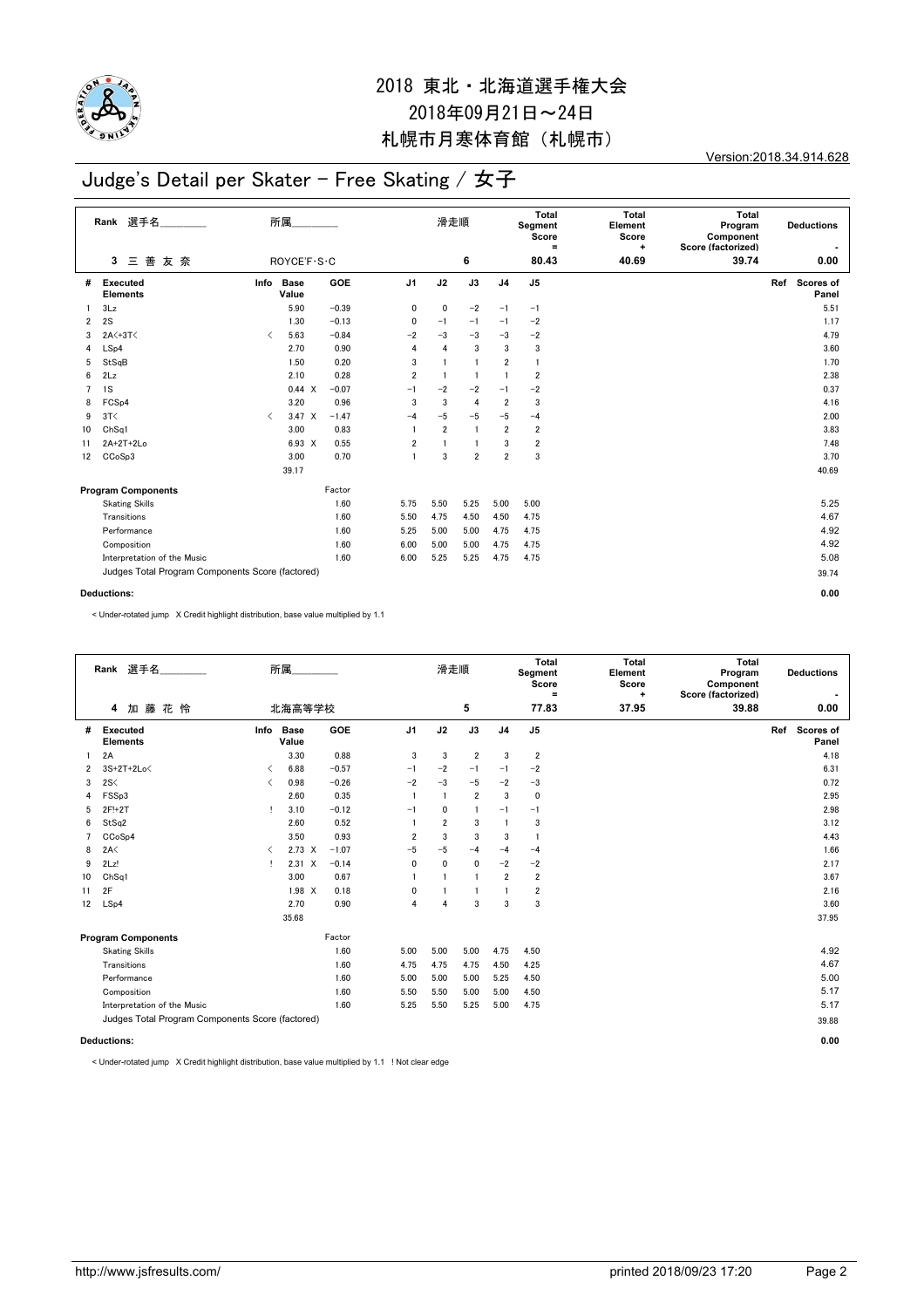

Version:2018.34.914.628

### Judge's Detail per Skater - Free Skating / 女子

|                | Rank 選手名                                         | 所属                                       |                      |            |                | 滑走順            |                |                | Total<br>Segment<br>Score<br>$\equiv$ | Total<br>Element<br>Score<br>÷ | <b>Total</b><br>Program<br>Component<br>Score (factorized) |                                  |
|----------------|--------------------------------------------------|------------------------------------------|----------------------|------------|----------------|----------------|----------------|----------------|---------------------------------------|--------------------------------|------------------------------------------------------------|----------------------------------|
|                | 壷 井<br>麗美<br>5                                   |                                          | 岩手大学                 |            |                |                | 4              |                | 69.57                                 | 35.43                          | 34.14                                                      | 0.00                             |
| #              | Executed<br><b>Elements</b>                      | Info                                     | <b>Base</b><br>Value | <b>GOE</b> | J <sub>1</sub> | J2             | J3             | J <sub>4</sub> | J5                                    |                                |                                                            | <b>Scores of</b><br>Ref<br>Panel |
| 1.             | 3S<                                              | $\langle$                                | 3.23                 | $-0.54$    | $-2$           | $-2$           | $-1$           | $-1$           | $-2$                                  |                                |                                                            | 2.69                             |
| $\overline{2}$ | 2Lz                                              |                                          | 2.10                 | 0.14       | 0              | -1             | $\overline{1}$ | 0              | 1                                     |                                |                                                            | 2.24                             |
| 3              | $2F+2T$                                          |                                          | 3.10                 | 0.06       |                | 0              | $\mathbf 0$    | 0              | 1                                     |                                |                                                            | 3.16                             |
| 4              | CCoSp3                                           |                                          | 3.00                 | 0.50       |                | $\overline{2}$ | $\overline{1}$ | $\overline{2}$ | 2                                     |                                |                                                            | 3.50                             |
| 5              | FSSp3                                            |                                          | 2.60                 | 0.69       | 3              | 3              | $\overline{2}$ | $\mathbf 0$    | 4                                     |                                |                                                            | 3.29                             |
| 6              | 2A<                                              | $\overline{\left\langle \right\rangle }$ | 2.48                 | $-0.25$    | $\mathbf{0}$   | $-1$           | $-1$           | $-1$           | $-2$                                  |                                |                                                            | 2.23                             |
|                | 2Lz!+2Lo+2Lo<                                    |                                          | 5.59 X               | $-0.56$    | $-2$           | $-3$           | $-3$           | $-2$           | $-3$                                  |                                |                                                            | 5.03                             |
| 8              | 2F<                                              | $\overline{\left\langle \right\rangle }$ | 1.49 X               | $-0.27$    | $-2$           | $-2$           | $-1$           | $-3$           | $-2$                                  |                                |                                                            | 1.22                             |
| 9              | StSq2                                            |                                          | 2.60                 | 0.17       | $\overline{1}$ | -1             | $\overline{1}$ | 0              | 0                                     |                                |                                                            | 2.77                             |
| 10             | $2A<+2T<$                                        | $\overline{\left\langle \right\rangle }$ | 3.81 X               | $-0.91$    | $-2$           | $-4$           | $-4$           | $-4$           | $-3$                                  |                                |                                                            | 2.90                             |
| 11             | Ch <sub>Sq1</sub>                                |                                          | 3.00                 | 0.00       | $\mathbf{0}$   | 0              | $\mathbf 0$    | 0              | 0                                     |                                |                                                            | 3.00                             |
| 12             | FCCoSp3                                          |                                          | 3.00                 | 0.40       | $\mathbf{1}$   | 3              | $\overline{2}$ | 1              | 0                                     |                                |                                                            | 3.40                             |
|                |                                                  |                                          | 36.00                |            |                |                |                |                |                                       |                                |                                                            | 35.43                            |
|                | <b>Program Components</b>                        |                                          |                      | Factor     |                |                |                |                |                                       |                                |                                                            |                                  |
|                | <b>Skating Skills</b>                            |                                          |                      | 1.60       | 5.50           | 5.25           | 4.50           | 4.25           | 4.25                                  |                                |                                                            | 4.67                             |
|                | Transitions                                      |                                          |                      | 1.60       | 5.00           | 4.50           | 3.50           | 3.50           | 3.75                                  |                                |                                                            | 3.92                             |
|                | Performance                                      |                                          |                      | 1.60       | 5.25           | 4.75           | 4.00           | 4.00           | 4.00                                  |                                |                                                            | 4.25                             |
|                | Composition                                      |                                          |                      | 1.60       | 4.75           | 4.50           | 3.75           | 4.00           | 4.00                                  |                                |                                                            | 4.17                             |
|                | Interpretation of the Music                      |                                          |                      | 1.60       | 5.25           | 4.75           | 4.00           | 4.25           | 4.00                                  |                                |                                                            | 4.33                             |
|                | Judges Total Program Components Score (factored) |                                          |                      |            |                |                |                |                |                                       |                                |                                                            | 34.14                            |
|                | <b>Deductions:</b>                               |                                          |                      |            |                |                |                |                |                                       |                                |                                                            | 0.00                             |

< Under-rotated jump X Credit highlight distribution, base value multiplied by 1.1 ! Not clear edge

|                | Rank 選手名                                         |           | 所属                 |         | 滑走順                     |                |                | Total<br>Segment<br>Score<br>$\equiv$ | <b>Total</b><br>Element<br>Score<br>۰ | Total<br>Program<br>Component<br>Score (factorized) | <b>Deductions</b><br>$\blacksquare$ |                        |
|----------------|--------------------------------------------------|-----------|--------------------|---------|-------------------------|----------------|----------------|---------------------------------------|---------------------------------------|-----------------------------------------------------|-------------------------------------|------------------------|
|                | 加藤叶佳<br>6                                        |           | 東北高校               |         |                         |                | 2              |                                       | 66.03                                 | 31.10                                               | 34.93                               | 0.00                   |
| #              | Executed<br><b>Elements</b>                      |           | Info Base<br>Value | GOE     | J <sub>1</sub>          | J2             | J3             | J <sub>4</sub>                        | J <sub>5</sub>                        |                                                     |                                     | Ref Scores of<br>Panel |
|                | 3T<<                                             | <<        | 1.30               | $-0.65$ | $-5$                    | $-5$           | $-5$           | $-5$                                  | $-5$                                  |                                                     |                                     | 0.65                   |
| $\overline{2}$ | 2A+2T+2Lo<                                       | ✓         | 5.88               | $-0.66$ | $-1$                    | $-2$           | $-2$           | $-2$                                  | $-2$                                  |                                                     |                                     | 5.22                   |
| 3              | 2S                                               |           | 1.30               | 0.00    | 0                       | 0              | $\mathbf 0$    | $\overline{1}$                        | 0                                     |                                                     |                                     | 1.30                   |
| 4              | 2F                                               |           | 1.80               | 0.12    |                         | 0              | 0              | 1                                     | $\mathbf{1}$                          |                                                     |                                     | 1.92                   |
| 5              | LSp4                                             |           | 2.70               | 0.45    | $\overline{\mathbf{2}}$ | $\overline{2}$ | $\mathbf{1}$   | 1                                     | 2                                     |                                                     |                                     | 3.15                   |
| 6              | FCCoSp4                                          |           | 3.50               | 0.47    |                         | $\overline{2}$ | $\mathbf{1}$   | $\overline{2}$                        | $\mathbf{1}$                          |                                                     |                                     | 3.97                   |
| $\overline{7}$ | 1S                                               |           | $0.44 \times$      | $-0.01$ | -1                      | 0              | 0              | 0                                     | $-1$                                  |                                                     |                                     | 0.43                   |
| 8              | 3T<+REP                                          | $\langle$ | $2.43 \times$      | $-1.26$ | $-4$                    | $-4$           | $-4$           | $-4$                                  | $-3$                                  |                                                     |                                     | 1.17                   |
| 9              | StSq2                                            |           | 2.60               | 0.26    | $\overline{1}$          | $\overline{1}$ | $\mathbf{1}$   | $-1$                                  | $\overline{1}$                        |                                                     |                                     | 2.86                   |
| 10             | 2A                                               |           | $3.63 \times$      | 0.33    | $\overline{1}$          | $\mathbf{0}$   | $\mathbf{1}$   | $\overline{2}$                        | $\mathbf{1}$                          |                                                     |                                     | 3.96                   |
| 11             | ChSq1                                            |           | 3.00               | 0.17    | 0                       | $\overline{1}$ | $\mathbf{1}$   | $-1$                                  | 0                                     |                                                     |                                     | 3.17                   |
| 12             | CC <sub>o</sub> S <sub>p</sub> 3                 |           | 3.00               | 0.30    | 0                       | $\overline{2}$ | $\overline{1}$ | $\overline{2}$                        | $\mathbf 0$                           |                                                     |                                     | 3.30                   |
|                |                                                  |           | 31.58              |         |                         |                |                |                                       |                                       |                                                     |                                     | 31.10                  |
|                | <b>Program Components</b>                        |           |                    | Factor  |                         |                |                |                                       |                                       |                                                     |                                     |                        |
|                | <b>Skating Skills</b>                            |           |                    | 1.60    | 4.50                    | 4.75           | 4.50           | 4.25                                  | 4.50                                  |                                                     |                                     | 4.50                   |
|                | Transitions                                      |           |                    | 1.60    | 4.50                    | 4.75           | 4.25           | 4.00                                  | 4.00                                  |                                                     |                                     | 4.25                   |
|                | Performance                                      |           |                    | 1.60    | 4.75                    | 4.50           | 4.25           | 4.00                                  | 4.00                                  |                                                     |                                     | 4.25                   |
|                | Composition                                      |           |                    | 1.60    | 4.50                    | 4.75           | 4.25           | 4.25                                  | 4.00                                  |                                                     |                                     | 4.33                   |
|                | Interpretation of the Music                      |           |                    | 1.60    | 4.75                    | 4.75           | 4.50           | 3.75                                  | 4.25                                  |                                                     |                                     | 4.50                   |
|                | Judges Total Program Components Score (factored) |           |                    |         |                         |                |                |                                       |                                       |                                                     |                                     | 34.93                  |
|                |                                                  |           |                    |         |                         |                |                |                                       |                                       |                                                     |                                     |                        |
|                | <b>Deductions:</b>                               |           |                    |         |                         |                |                |                                       |                                       |                                                     |                                     | 0.00                   |

< Under-rotated jump << Downgraded jump X Credit highlight distribution, base value multiplied by 1.1